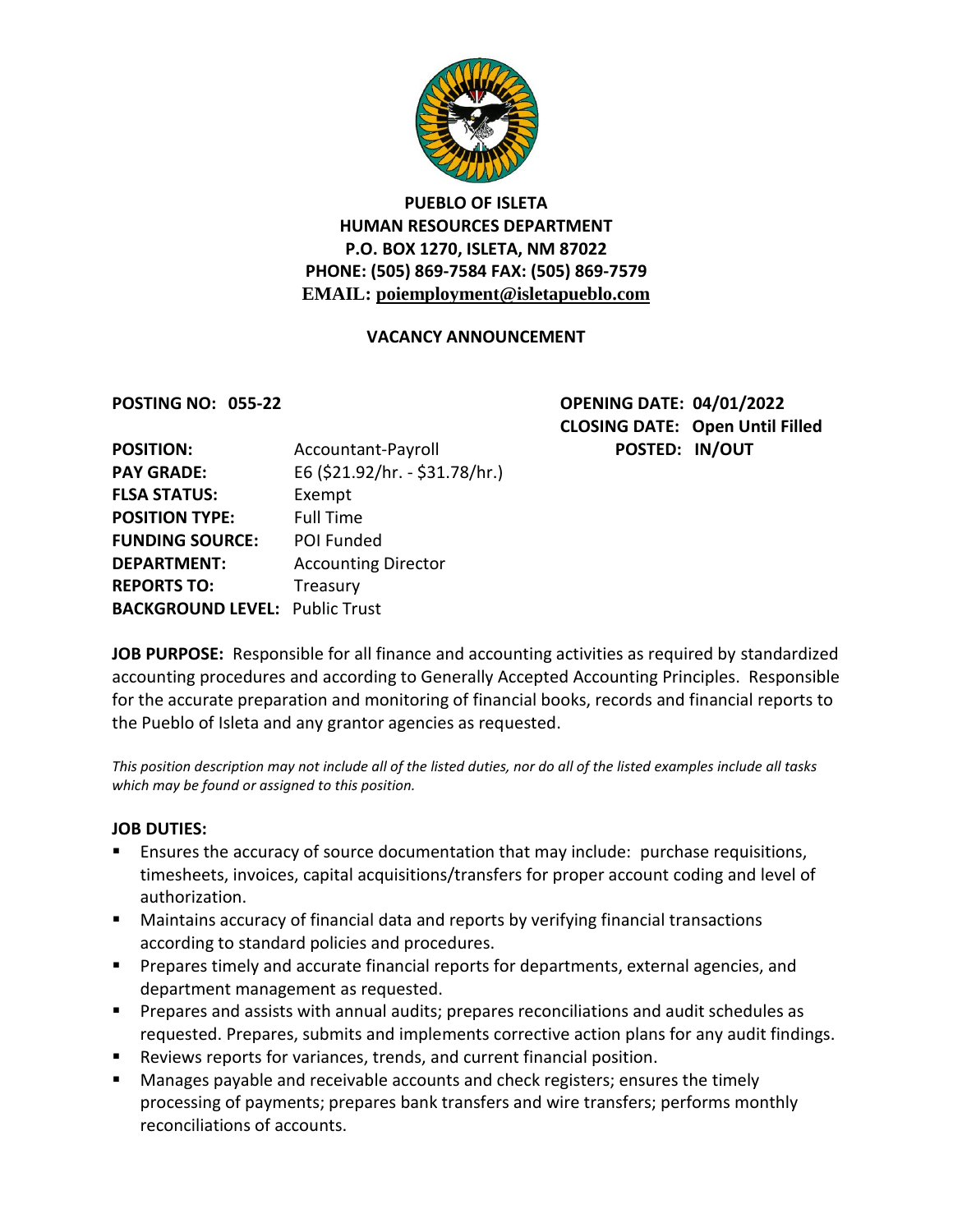- Calculates, codes and enters transactions into financial system including journal entries, and sub-system corrections; manages sub-ledgers; completes month end closings and postings to general ledgers.
- Assists other POI departments or agencies with discrepancy resolution, interpretation of financial results, budget preparation and system, and the interpretation and clarification of accounting policies and procedures.
- Reconciles general ledger accounts with supporting documentation to ensure balance sheet accounts are properly classified, recorded at realizable value and supported by adequate documentation.
- Prepares and reviews financial statements on a timely basis; submits to management or agency as required.
- Maintains investment files; performs financial projections and prepares cash forecasting for the fiscal year.
- Maintains internal financial controls including: cash receipts/disbursement ledgers, reconciliation of monthly bank statements, allocation of salary and fringe benefits, recording of journal entries, and executes the General Depository Agreement; communicates and reviews results with the Executive Director.
- Conducts annual inventories of capital as needed.
- Assists in the preparation and submittal of annual operating budgets.
- **Prepares and submits monthly financial reports on the status of operations to the Chief** Financial Officer or Treasurer and provides reliable advice and support.
- **Develops a working knowledge of each accounting system module and its contribution to** financial reports including General Ledger, Accounts Payable, Accounts Receivable, Payroll, Purchasing, Fixed Assets, and other modules.
- **Performs other duties as assigned.**

## **SUPERVISION RESPONSIBILITIES:**

- Provides work direction and leadership to Accounting Clerks within the department.
- Trains personnel on accounting policies and procedures.

## **MINIMUM QUALIFICATIONS/REQUIREMENTS:**

- **Bachelor's Degree in Accounting, Finance or related field.**
- **Two years' accounting working experience.**
- **Diam** One year federally funded experience preferred.
- Valid New Mexico driver's license with ability to meet Pueblo of Isleta liability insurance requirements and maintain eligibility for insurance.
- **Must pass background check for position.**
- **Must be able to comply with the Pueblo of Isleta Drug Free Workplace policies.**

## **KNOWLEDGE, SKILL AND ABILITY REQUIREMENTS:**

- Knowledge of Generally Accepted Accounting Principles (GAAP) and applicable federal, state, county and local laws, regulations, and requirements.
- Knowledge of financial control systems and methodology.
- Knowledge of laws, rules, and regulations that apply to fiscal operations.
- Skill in operating various word-processing, spreadsheets, database and accounting software programs in a Windows environment.